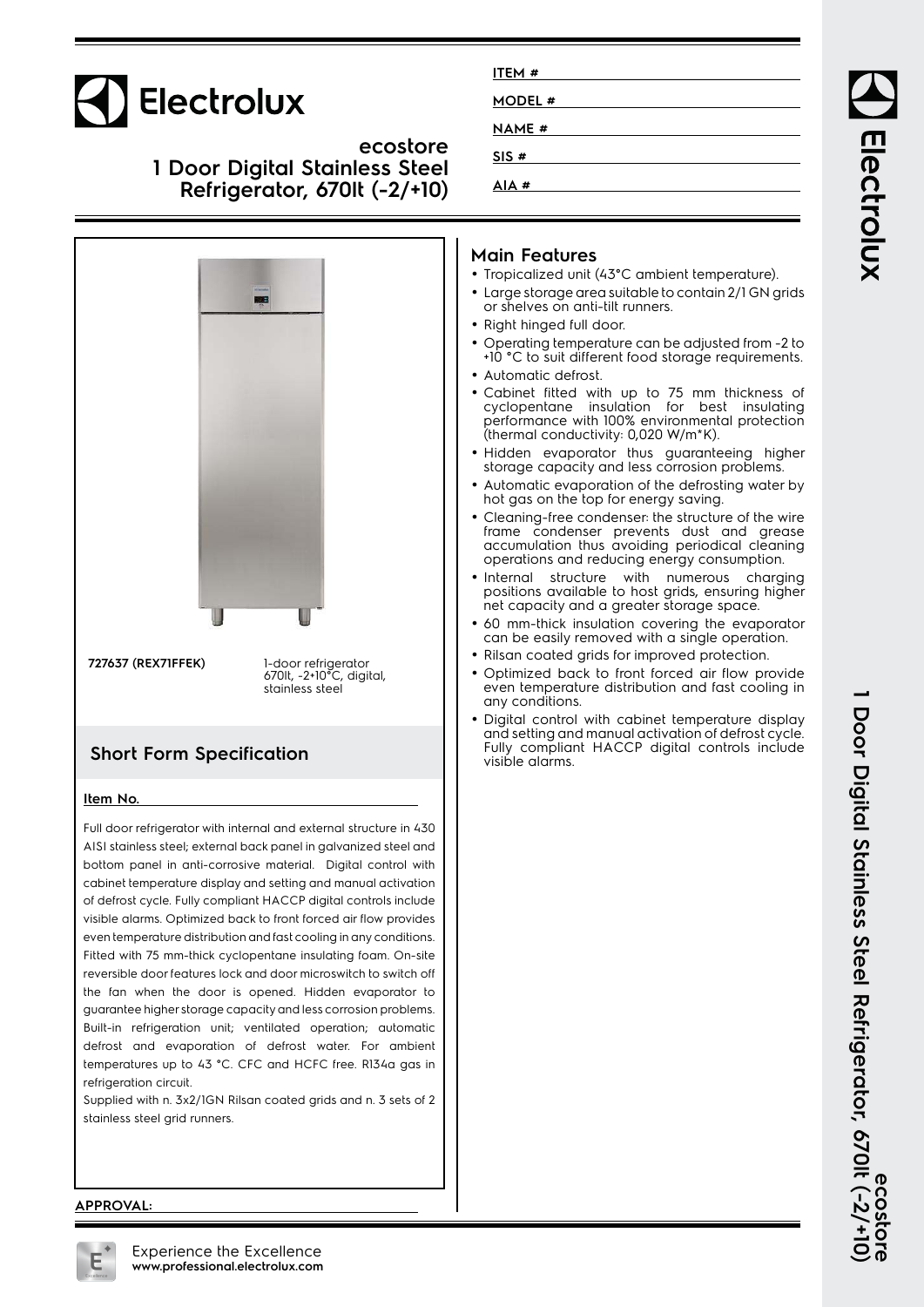

### **Construction**

- AISI 430 stainless steel internal structure and external panels.
- External back panel in galvanized steel.
- Mounted on adjustable Stainless steel feet, with castors as an option.
- Lockable door.
- The rounded internal corners, the easily removable runners and grids allow for ease of cleaning and high hygiene standards.
- CFC and HCFC-free insulation.
- Refrigerant type: R134a.
- Interior base with rounded corners, pressed from a single sheet.
- Easy access to the main components for maintenance.
- Stainless steel runners and supports easily disassembled.
- Door switch stops the fan when door is opened to avoid cold air exiting the cell, thus saving energy.
- Anti-corrosion bottom avoids any damage that may be caused to the cabinet by aggressive detergents employed to clean the floors.
- Doors are self-closing and can be fully opened up to 180°.
- Removable triple-chamber balloon magnetic gasket to improve insulation and reduce energy consumption and ease of cleaning.

## **ecostore 1 Door Digital Stainless Steel Refrigerator, 670lt (-2/+10)**

### **Included Accessories**

• 3 of 2/1GN grey rilsan grid with 2 runners PNC 881020

- **Optional Accessories**
- Grids support with 50 positions for ecostore PNC 880236 ❑ cabinets
- 2 stainless steel runners for refrigerated cabinets - (Marine) PNC 880242 ❑
- Set of 8 GN1/1 PVC containers for fish PNC 880243 ❑
- Spacer for 670 lt and 1430 lt refrigerated cabinets PNC 880248 ❑
- Kit integrated HACCP for digital refrigerators (IR33) PNC 880252 ❑
- Pedal opening for cabinets PNC 880324 Q
- 1/1GN plastic container with false bottom PNC 880705 ❑
- 4 swivelling wheels (2 with brake) for PNC 881002 ❑
	- refrigerators, diam 125 mm, NOT for Glass Door and remote models
- Kit of 10 pairs of runners and 4 tray supports PNC 881003 ❑ to fit pastry trays (400x600mm)
- 2/1GN grey rilsan grid PNC 881004 ❑
- 2/1GN aisi 304 stainless steel grid PNC 881016 ❑
- 2/1GN 304 AISI stainless steel grid with 2 runners PNC 881018 ❑
- Meat rail for 670/1430lt refrigerators with 4 hooks PNC 881019 ❑
- 2/1GN grey rilsan grid with 2 runners PNC 881020 ❑
- Set of 2 stainless steel runners for 670/1430lt PNC 881021 ❑ refrigerators and freezers
- 2/1GN perforated shelf PNC 881042 ❑
- 1/1GN rilsan steel wire basket h=150mm PNC 881043 ❑

The company reserves the right to make modifications to the products without prior notice. All information correct at time of printing.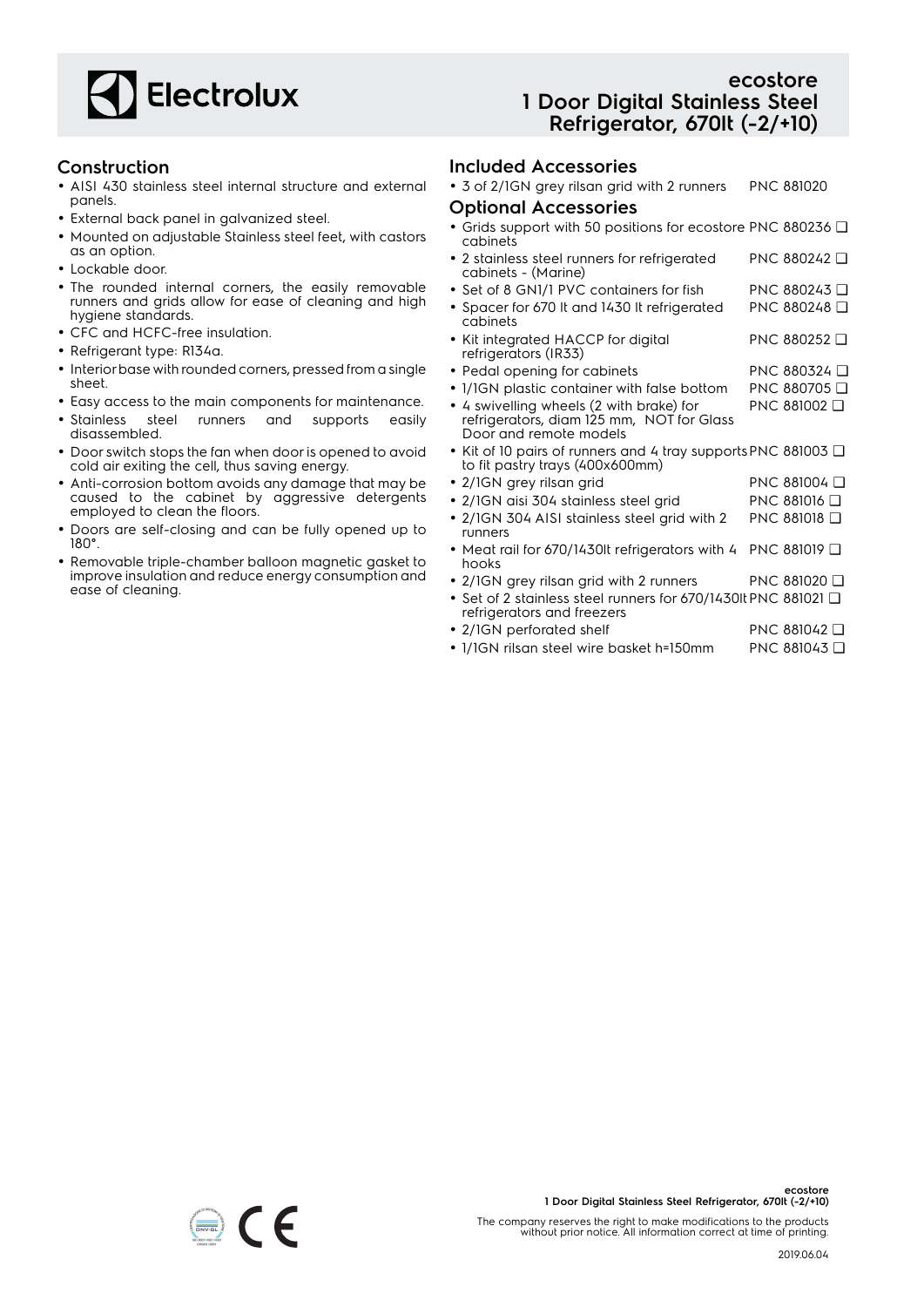# **Electrolux**

## **ecostore 1 Door Digital Stainless Steel Refrigerator, 670lt (-2/+10)**



1480  $\frac{10}{1}$ 

CE

| <b>Electric</b>                                                                                          |                                                           |
|----------------------------------------------------------------------------------------------------------|-----------------------------------------------------------|
| Supply voltage:<br>727637 (REX71FFEK)<br>Electrical power max.:                                          | 220-230 V/1 ph/50 Hz<br>$0.21$ kW                         |
| Key Information:                                                                                         |                                                           |
| Gross capacity:<br>Net Volume:<br>Door hinges:                                                           | 670 It<br>503 lt                                          |
| <b>External dimensions, Width:</b><br><b>External dimensions, Height:</b>                                | 710 mm<br>2050 mm<br>835 mm                               |
| <b>External dimensions, Depth:</b><br><b>External dimensions, Depth</b><br>with Doors Open:              | 1480 mm<br>1 Full                                         |
| Number and type of doors:<br>Number and type of grids<br>(included):                                     | 3 - GN 2/1                                                |
| Type of external material:<br>Type of internal material:<br><b>Approvals</b>                             | <b>Stainless Steel</b><br><b>Stainless Steel</b><br>CB;CE |
| <b>Refrigeration Data</b>                                                                                |                                                           |
| Control type:<br>Compressor power:<br>Refrigerant type:<br><b>Refrigeration power:</b>                   | Digital<br>$1/5$ hp<br>R134a<br>278 W                     |
| Refrigeration power at<br>evaporation temperature:<br>Refrigerant weight:<br>Operating temperature min.: | $-10 °C$<br>135g<br>$-2 °C$                               |
| Operating temperature max.:<br>Operating mode:                                                           | 10 °C<br>Ventilated                                       |
| Product Information (EU Regulation 2015/1094)                                                            |                                                           |
| <b>Energy Class:</b><br>Yearly and daily energy<br>consumption:                                          | D<br>908kWh/year-<br>2.49kWkWh/24h                        |
| Climate class:                                                                                           | Heavy Duty (5)                                            |

**Energy Efficiency Index (EEI):** 63.25

**Type of model:** vertical chilled

**ecostore 1 Door Digital Stainless Steel Refrigerator, 670lt (-2/+10)**

The company reserves the right to make modifications to the products without prior notice. All information correct at time of printing.